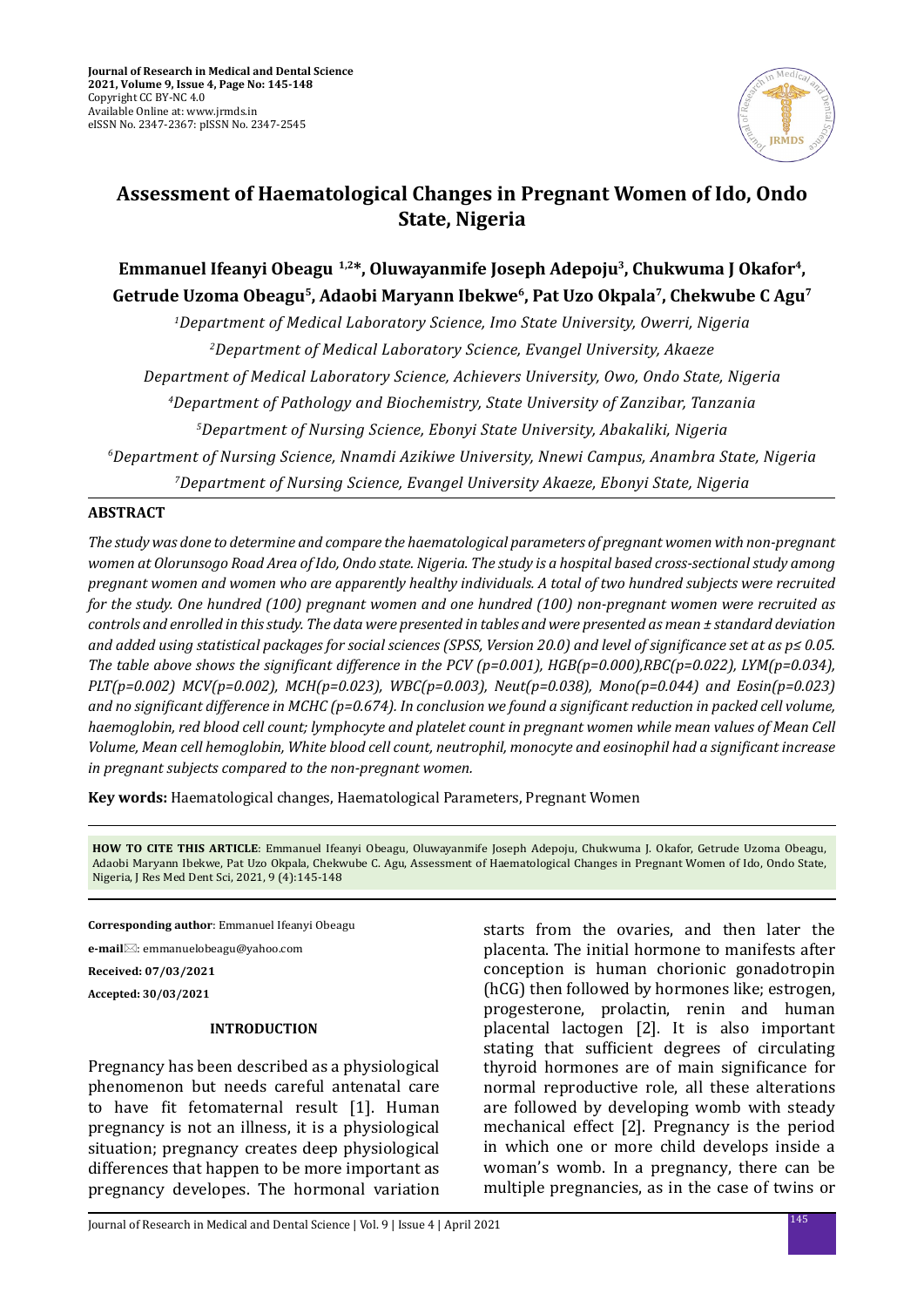triplets. Childbirth usually occurs approximately 38 weeks after conception. In case of women who have a menstrual cycle length of 4 weeks, this is approximately 40 weeks from the last normal menstrual [3]. Pregnancy is influenced by a lot of variables, some of which include culture, environment, socioeconomic status, and access to medical care [4].

Low haemoglobin in the blood is widely identified as a haematological abnormality and it is associated with adverse pregnancy outcome [5]. Physiologic anaemia is the term often used to describe the fall in haemoglobin level that occurs during normal pregnancy outcomes from plasma volume amplifies above normal by the end of pregnancy although theerythrocyte masses itself amplify and still leads to a fall in haemoglobin level with a feature of normocytic and normochromic type of anaemia [5]. It is very hard to define a normal reference range for haemoglobin level during pregnancy. Anaemia contributes to intrauterine growth limitation, preterm labour, abortions and it is also a main cause of low immunity of both the mother and the baby, which makes them prone for several life threatening infections [6]. The haematologic status in pregnant woman can be assessed by determining various haematological parameters such as haemoglobin concentration, packed cell volume (PCV), RBC count, total WBC count and differential count, MCV, MCH, MCHC, ESR and platelet count [5].During this stage of pregnancy there is physiological change in the circulatory system that the level of haemoglobin may be greatly downgraded below what is normal for an adult woman. This is regarded to as physiological anaemia which is due to haemodilution leading to the uneven increase in the plasma volume and erythrocyte mass in pregnancy [7].

The study was done to determine and compare the haematological parameters of pregnant women with non-pregnant women at Olorunsogo Road Area of Ido, Ondo state. Nigeria.

#### **MATERIALS AND METHODS**

#### **Research design**

The study is a hospital based cross-sectional study among pregnant women and women who are apparently healthy individuals. The subjects were selected using a well-structured questionnaire who were age and sex matched.

#### **Study area**

This study was carried out at Olorunsogo area of Ido, Ondo State.

#### **Target population**

 A total of two hundred subjects were recruited for the study. One hundred (100) pregnant women and one hundred (100) non-pregnant women were recruited as controls and enrolled in this study

#### **Blood collection**

5ml of venous blood was collected from each participant into an Ethylene Diamine Tetraacetic Acid (EDTA) bottle which was then used for the determination of full blood count.

#### **Validation of instruments**

The Full Blood Count (FBC) was re-validated with thin film after processed via automation.

### **Method of the test**

**Full Blood Count (FBC):** Measurement of haemoglobin, red blood, cells, white blood cells and platelets count were done by automation using ADVIA® 2120i Haematology system (SIEMENS). The cell count was cross check by experienced Medical Laboratory Scientist on duty.

## **Method of data analysis**

The data were presented in (Tables 1 and 2) and were presented as mean ± standard deviation and added using statistical packages for social sciences (SPSS, Version 20.0) and level of significance set at as p≤ 0.05.

#### **Ethical clearance**

Ethical consideration was sought from the Ethical Committee, Federal Medical Center, Owo, Ondo

**Table 1: Background Characteristics (n=200).**

| Demographic profile | <b>Frequency (Percentage)</b> |  |  |  |
|---------------------|-------------------------------|--|--|--|
| Gender              |                               |  |  |  |
| Pregnant women      | 50(50%)                       |  |  |  |
| Non pregnant women  | 50(50%)                       |  |  |  |
| Age group (years)   |                               |  |  |  |
| 17-30               | 50(50%)                       |  |  |  |
| 30 and above        | 50(50%)                       |  |  |  |
|                     |                               |  |  |  |

<sup>146</sup> Journal of Research in Medical and Dental Science | Vol. 9 | Issue 4 | April 2021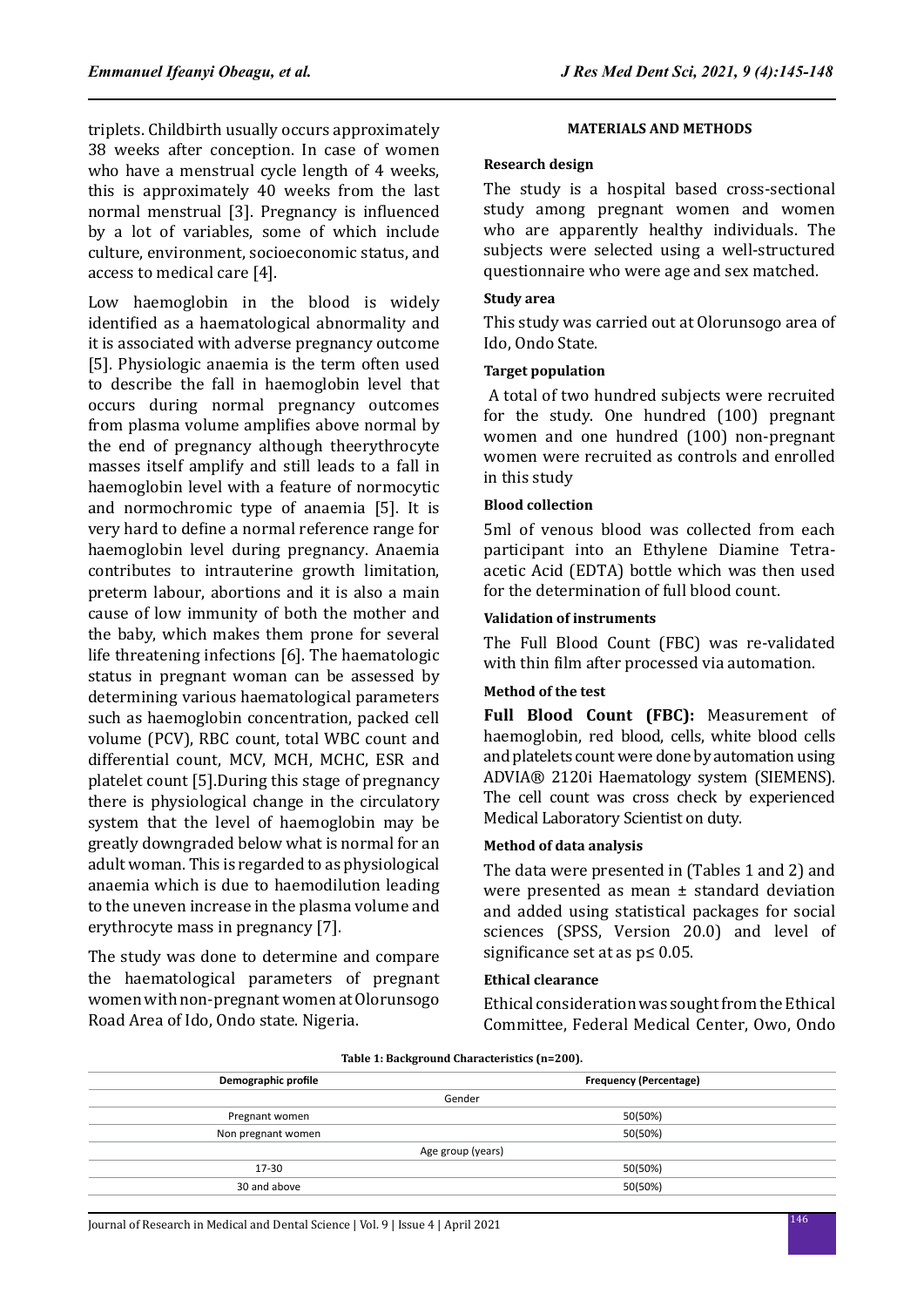| <b>Parameters</b>  | Pregnant women   | Non-pregnant women | t-VALUE   | <b>P-VALUE</b> |
|--------------------|------------------|--------------------|-----------|----------------|
| Age (Years)        | $29.32 \pm 5.7$  | $25.56 \pm 3.45$   | 3.245     | 0.456          |
| <b>PCV</b> (%)     | $34.50 \pm 2.34$ | $43.30 \pm 3.23$   | 5.463     | $0.001*$       |
| Haemoglobin (g/dl) | $11.50 \pm 0.56$ | $14.43 \pm 2.32$   | 0.657     | $0.034*$       |
| RBC (× 1012/L)     | $4.26 \pm 1.34$  | $5.78 \pm 1.88$    | $-12.543$ | $0.022*$       |
| WBC(x 109/L)       | $13.64 \pm 3.33$ | $7.05 \pm 2.34$    | 0.064     | $0.003*$       |
| Lymphocyte (%)     | $32.7 \pm 2.32$  | $45 \pm 3.56$      | 0.134     | $0.034*$       |
| Neutrophil (%)     | $61.6 \pm 4.6$   | $51.70 \pm 6.7$    | 0.764     | $0.038*$       |
| Monocytes (%)      | $3.6 \pm 0.10$   | $2.1 \pm 1.2$      | 3.565     | $0.044*$       |
| Eosinophil (%)     | $2.1 \pm 0.3$    | $1.2 \pm 0.5$      | -7.546    | $0.023*$       |
| MCV(fl)            | $80.67 \pm 4.8$  | $74.68 \pm 5.7$    | 2.253     | $0.002*$       |
| MCHC(g/dI)         | $33.78 \pm 4.4$  | $33.56 \pm 3.4$    | 2.343     | 0.674          |
| MCH(pg/CELL)       | $26.99 \pm 2.6$  | $24.56 \pm 4.6$    | 0.944     | $0.023*$       |
| Platelet (× 109/L) | $179 \pm 12.23$  | $234 \pm 21.2$     | $-2.454$  | $0.002*$       |

KEY: MCV= Mean Cell Volume, MCHC= Mean Corpuscular Haemoglobin Concentration, MCH =Mean Cell Haemoglobin, PCV= Packed Cell Volume, S= significant (P ≤ 0.05)

state to use their facility for this research. Before collection of samples, information regarding the study was explained to the subjects. Oral and written consent form to participation in the study was obtained. The names of the patients from which samples were taken were not in any case disclosed as confidentiality was strictly adhered.

#### **RESULTS**

The table above shows the significant difference in the PCV (34.50±2.34%, 43.30 ± 3.23%, p=0.001), HGB(12.97 ± 1.55g/dl, 10.59 ± 1.63g/ dl, p=0.000),RBC(4.26  $\pm$  1.34x1012/L, 5.78  $\pm$ 1.88 x1012/L, p=0.022), LYM(32.7 ± 2.32%, 45 ± 3.56%, p=0.034), PLT(179 ± 12.23x109/L, 234 ± 21.2x109/L, p=0.002) MCV(80.67 ± 4.8fL, 74.68  $\pm$  5.7fl, p=0.002), MCH(26.99  $\pm$  2.6Pg, 24.56  $\pm$  4.6Pg, p=0.023), WBC(13.64  $\pm$  3.33x109/L, 7.05  $\pm$  2.34x109/L, p=0.003), Neut(61.6 $\pm$ 4.6%) 51.70  $\pm$  6.7%, p=0.038), Mono(3.6  $\pm$  0.10%, 2.1  $\pm$  1.2%, p=0.044) and Eosin(2.1 $\pm$  0.3%, 1.2 ± 0.5%p=0.023) and no significant difference in MCHC  $(33.78 \pm 4.4g/dl, 33.56 \pm 3.4g/dl,$ p=0.674).

#### **DISCUSSION**

According to World Health Organization, one woman dies every minute from a pregnancyrelated problem. The major reasons of deaths are due to antepartum and postpartum haemorrhage, unsafe abortion, eclampsia, obstructed labour and infection [8]. Many haematological changes occur during pregnancy due to constant maturity of fetus [8].These adjustments return to normal after puerperium [9]. But, these adjustments are required to meet metabolic demands of mother and also guarantee sufficient oxygen supply to fetus [10]. Depending upon the level of adjustment in the haematological parameters, the pregnancy result may differ [11]. Thus, it becomes vital to check haematological parameters during pregnancy, thereby enhancing its outcome.

The findings from this study were reported from a total of 100 pregnant women at Olorunsogo road area of Ido and 100 non pregnant women acting as control subjects with a mean (SD) age of 29.32  $\pm$  5.7 years and 25.56  $\pm$  3.45 years respectively (ranges from 18 to 39). It was observed that PCV, haemoglobin and red blood cell counts (RBC) had a significant decrease in the pregnant women compared to the control subjects while the mean values of MCV and MCH was seen to be higher in pregnant women than the control subjects, although these values did not go beyond the WHO recommended reference ranges for these parameters in pregnant women. Additionally, there was a progressive decline in the mean values of the PCV, haemoglobin and RBC during the course of the pregnancy. These findings corroborate those of a similar study undertaken in Ibadan, south-western Nigeria, by Akingbola et al. [12] and DeMayer, et al. [13]. The underlying reason of these adjustments in these parameters during pregnancy are haemodilution, that is rise in plasma volume more as compared to elevation in the erythrocytes mass (40% vs. 20% respectively) , hormonal changes and increased iron demand [9,14].

In this study it was observed that White Blood Cell count, neutrophil, monocyte and eosinophil